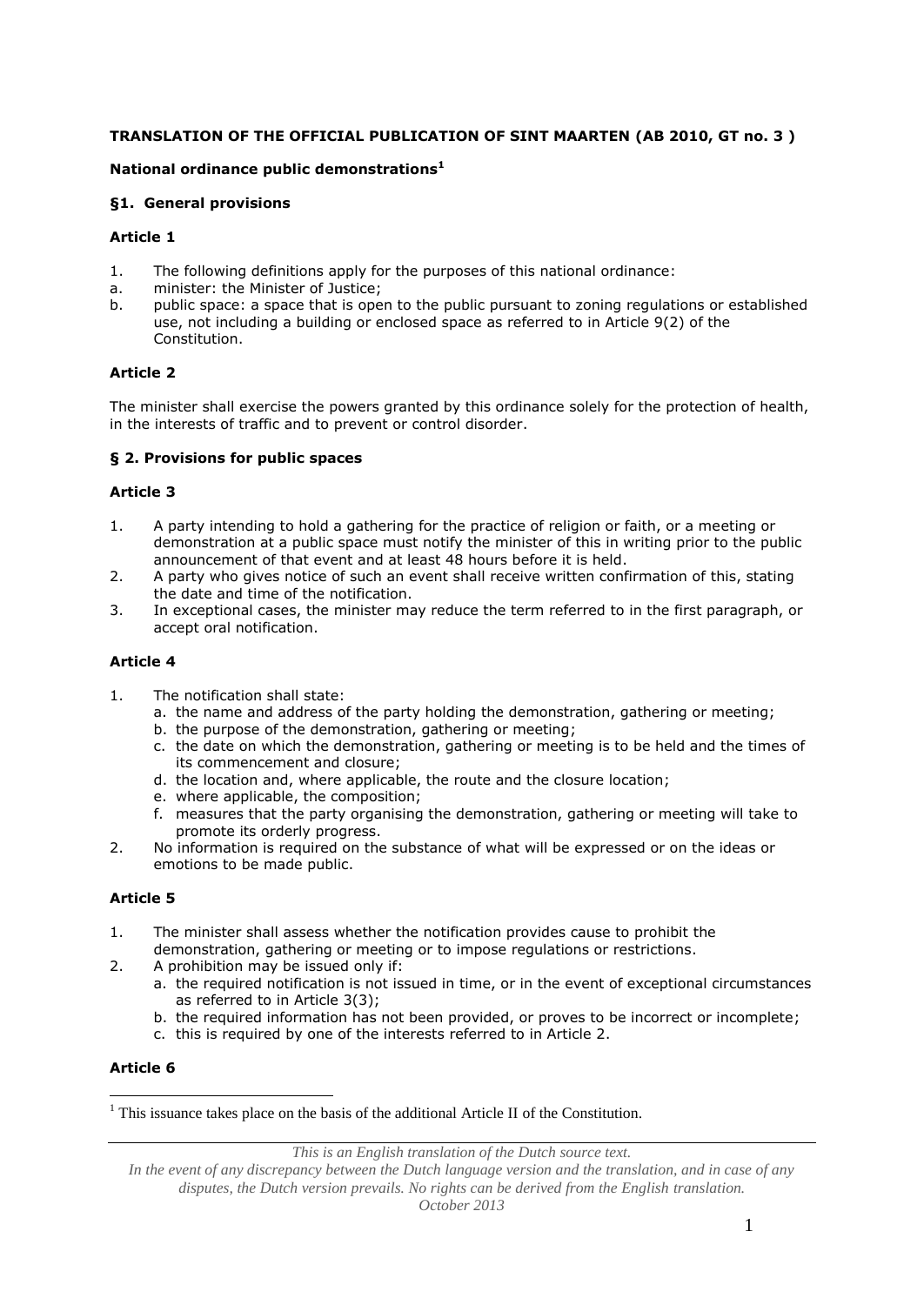- 1. A regulation, restriction or prohibition does not relate to the content of what is expressed, or to the ideas or emotions to be made public.
- 2. The party that issued the notification will be informed of administrative decisions as referred to in the first paragraph at the earliest opportunity.

### **Article 7**

During a gathering to practice a religion or faith, a meeting or a demonstration, the minister may issue instructions that must be observed by the parties conducting it or participating therein.

### **Article 8**

The minister may instruct parties holding a gathering to practice a religion or faith, a meeting or a demonstration, or who participate therein, to discontinue this immediately and to disperse if:

- a. the required notification was not issued, or a prohibition was imposed;
- b. action in contravention of a regulation, restriction or instruction takes place;
- c. this is required by one of the interests referred to in Article 2.

#### **§ 3. Provisions for locations other than public spaces**

#### **Article 9**

- 1. The minister may instruct parties that hold or participate in a meeting or demonstration open to the public at a location other than a public space to discontinue this immediately and to disperse if this is required for the protection of public health or to control or prevent disorder.
- 2. The minister and parties to be designated by the minister have access to the meetings and demonstrations referred to in the first paragraph. If necessary, they shall obtain access with the aid of force.

#### **§ 4. Special provisions**

### **Article 10**

- 1. Parties that hold or participate in a gathering to practice a religion or faith, a meeting or a demonstration in the vicinity of a building in use by the International Court or a diplomatic or consular representation shall refrain from conduct that obstructs the operations of the relevant institution.
- 2. During a gathering to practice a religion or faith, a meeting or a demonstration, the minister may issue instructions in order to control conduct as referred to in the first paragraph, which must be observed by the parties conducting or participating in that gathering, meeting or demonstration.
- 3. In the event of action in contravention of an instruction as referred to in the second paragraph, if the circumstances so require, the minister may order the parties holding or participating in a gathering to practice a religion or faith, a meeting or demonstration to discontinue this immediately and to disperse.
- 4. The provisions of paragraphs 1 to 3 of this Article are likewise applicable with regard to buildings in use by public law organisations, to the extent that Sint Maarten has undertaken similar protective obligations as those concerning the institutions as referred to in paragraph 1.
- 5. The Minister of General Affairs and Foreign Relations and the Minister of Justice shall announce the buildings referred to in paragraph 4 in the National Gazette.

### **Article 11**

Ringing bells on the occasion of religious or ideological ceremonies and funeral ceremonies, as well as calls to practice religion or faith are permitted, provided that the noise levels and duration of the call are such that the residential peace of local residents is not unacceptably restricted.

*This is an English translation of the Dutch source text.*

*In the event of any discrepancy between the Dutch language version and the translation, and in case of any disputes, the Dutch version prevails. No rights can be derived from the English translation. October 2013*